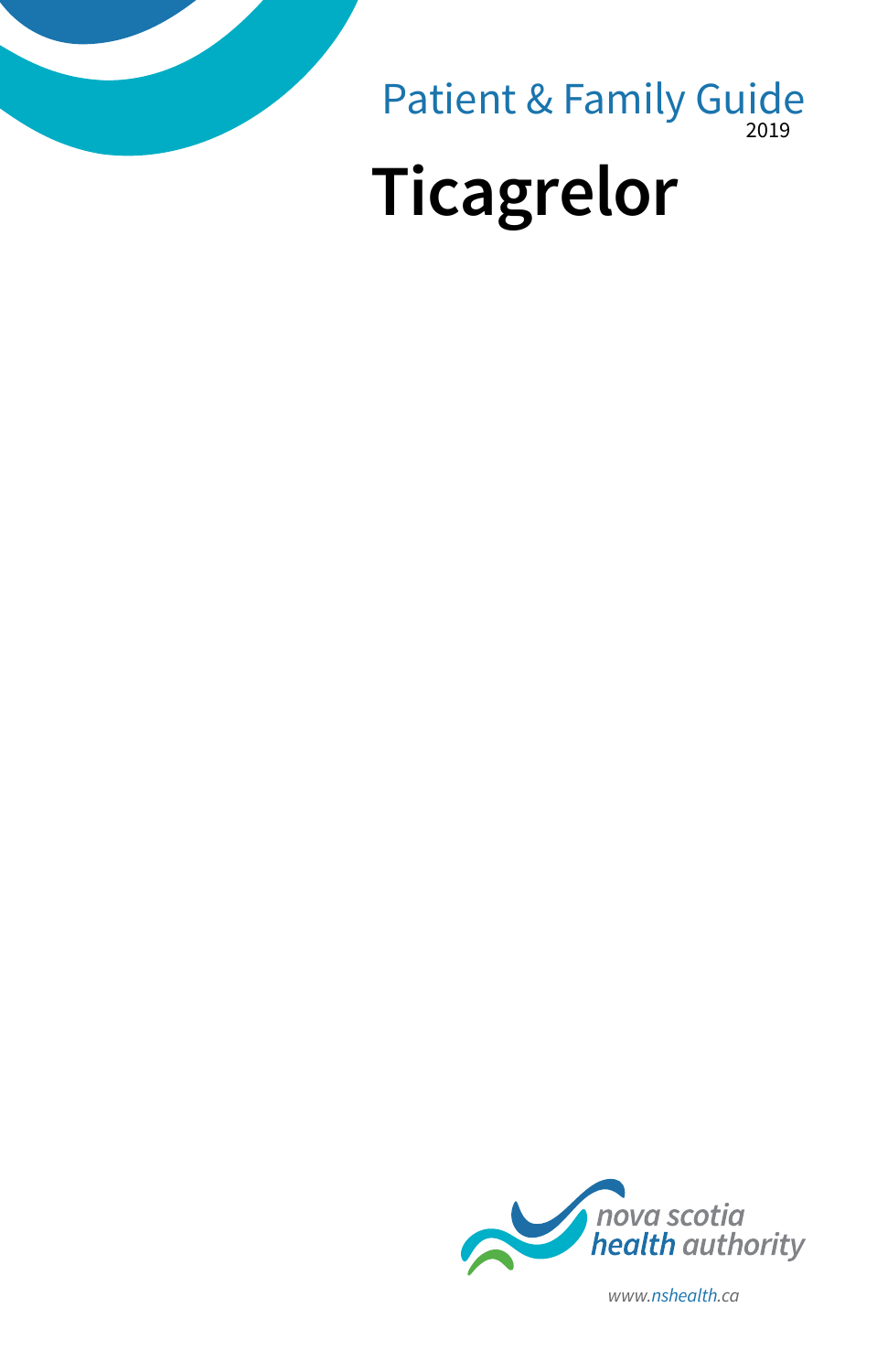## **Ticagrelor**

#### **Why do I need this medicine?**

This medicine is used along with low dose Aspirin<sup>®</sup> to lower your risk of having a heart attack. If you have had a stent put in, this medicine also prevents blood clots from forming within the stent. The brand name is Brilinta**®**.

### **When should I NOT take this medicine?**

- If you have a current bleeding problem, or had a recent bleeding problem, such as bleeding from a stomach ulcer.
- If you have severe liver disease.

#### **How do I take and store this medicine?**

- Take ticagrelor twice a day around the same time, about 12 hours apart. For example, take it at 8 a.m. and 8 p.m. every day.
- Take this medicine exactly as your cardiologist (heart doctor) ordered.
- You will need to take ticagrelor twice a day for 12 months (one year).
- If you have had a stent put in, stopping your ticagrelor early may increase your risk of a heart attack.
- Store ticagrelor at room temperature.
- Keep all medicine out of the reach of children.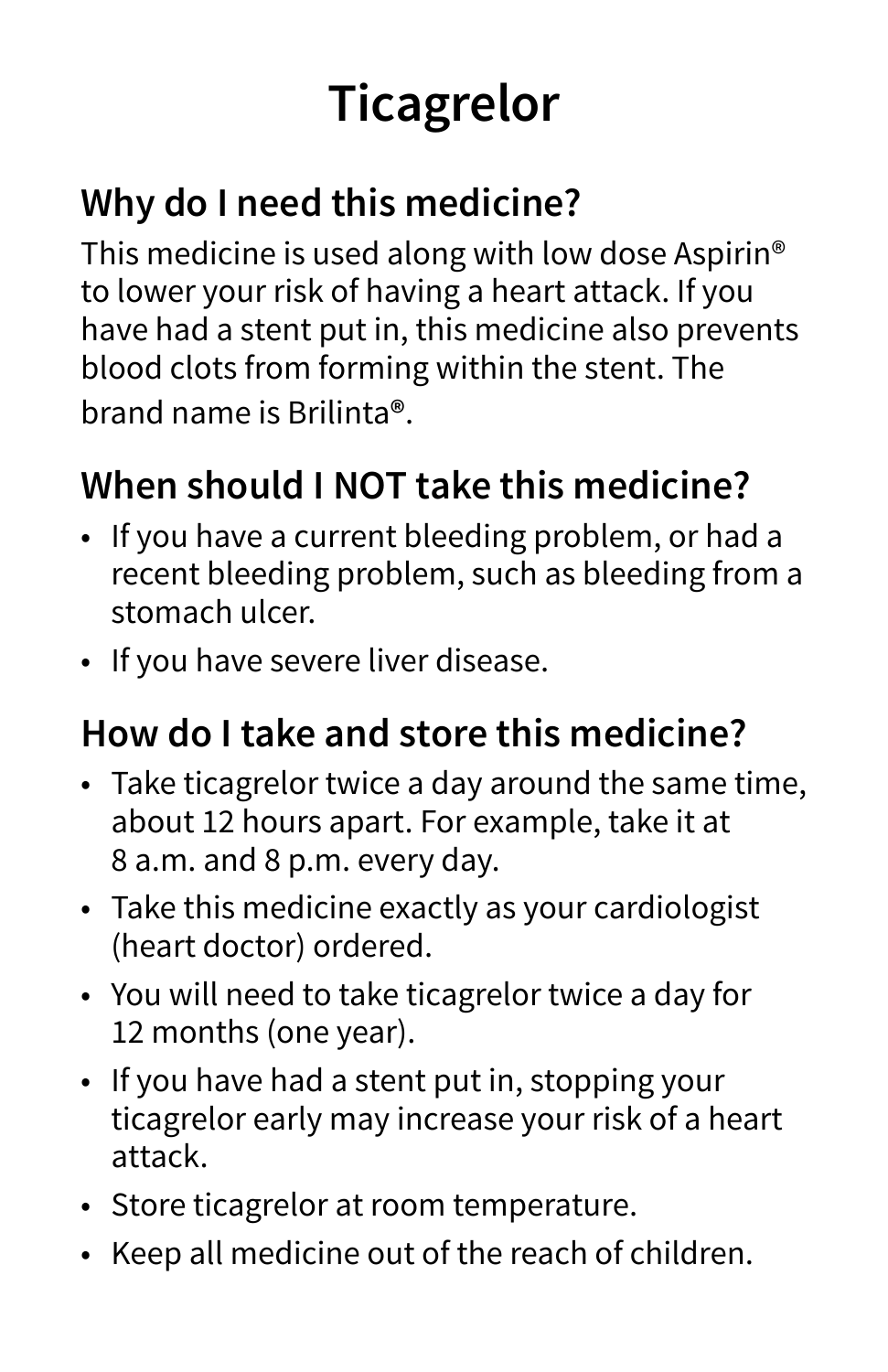### **What if I forget a dose?**

- Take your next dose at its scheduled time.
- Do not take 2 doses at the same time.

#### **Drugs and foods to stay away from**

- Ask your family health care provider before taking any other medicine, including over-the-counter products.
- Check with your family health care provider before taking any ASAs (Aspirin®), or anti-inflammatory medicine such as ibuprofen (Advil**®)**.
- If you have had a stent put in, you will continue to take a low dose Aspirin® while you are taking ticagrelor.
- Do not take more than 100 mg of Aspirin<sup>®</sup> per day because it may affect how well ticagrelor works.

#### **Warnings**

- If you are pregnant or breastfeeding, talk to your cardiologist before taking this medicine.
- You may need to stop taking ticagrelor 5-7 days before any surgery or dental work. Check with your cardiologist before you stop taking ticagrelor.

#### **What are your questions?**

**Please ask. We are here to help you.**